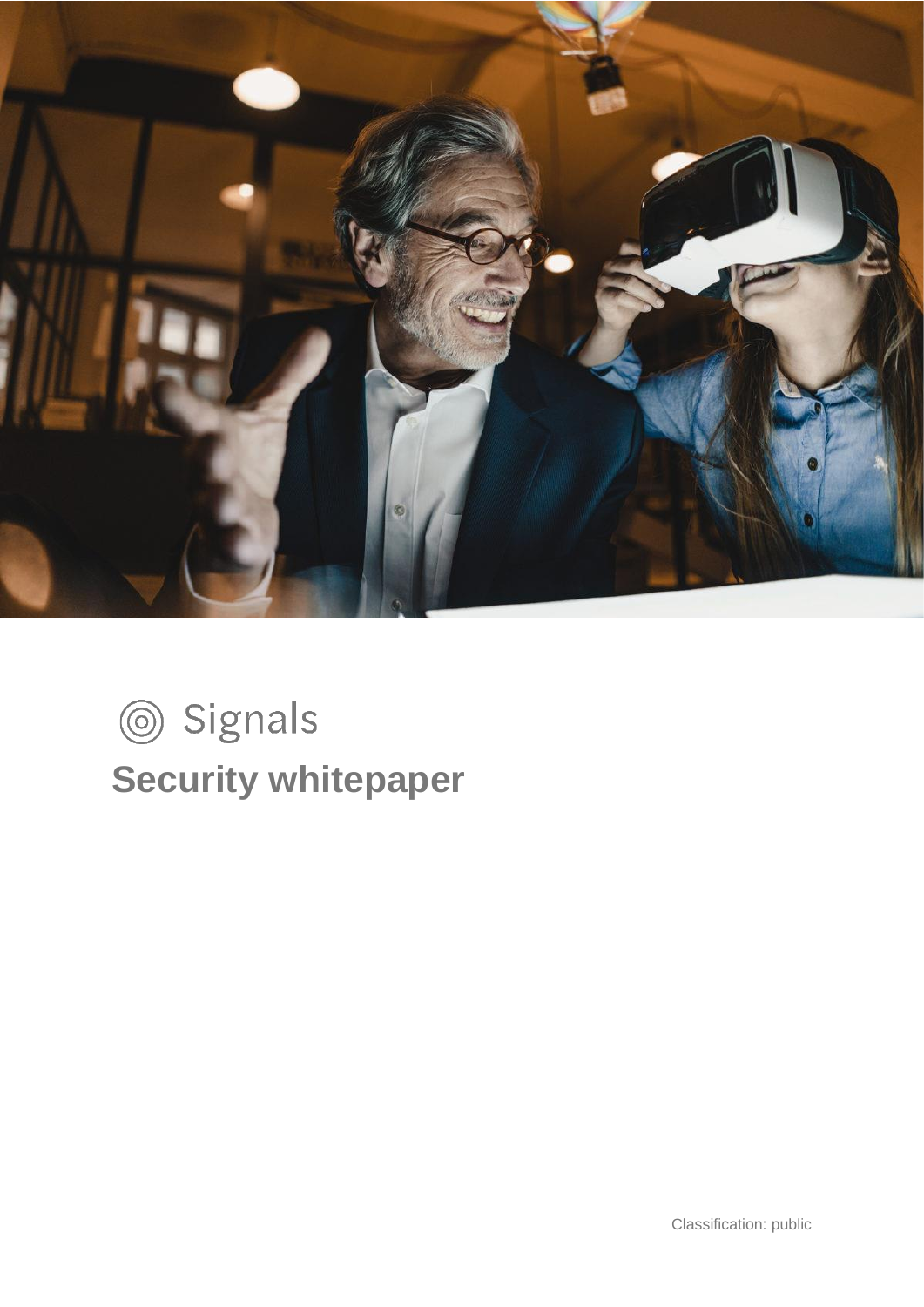# Table of contents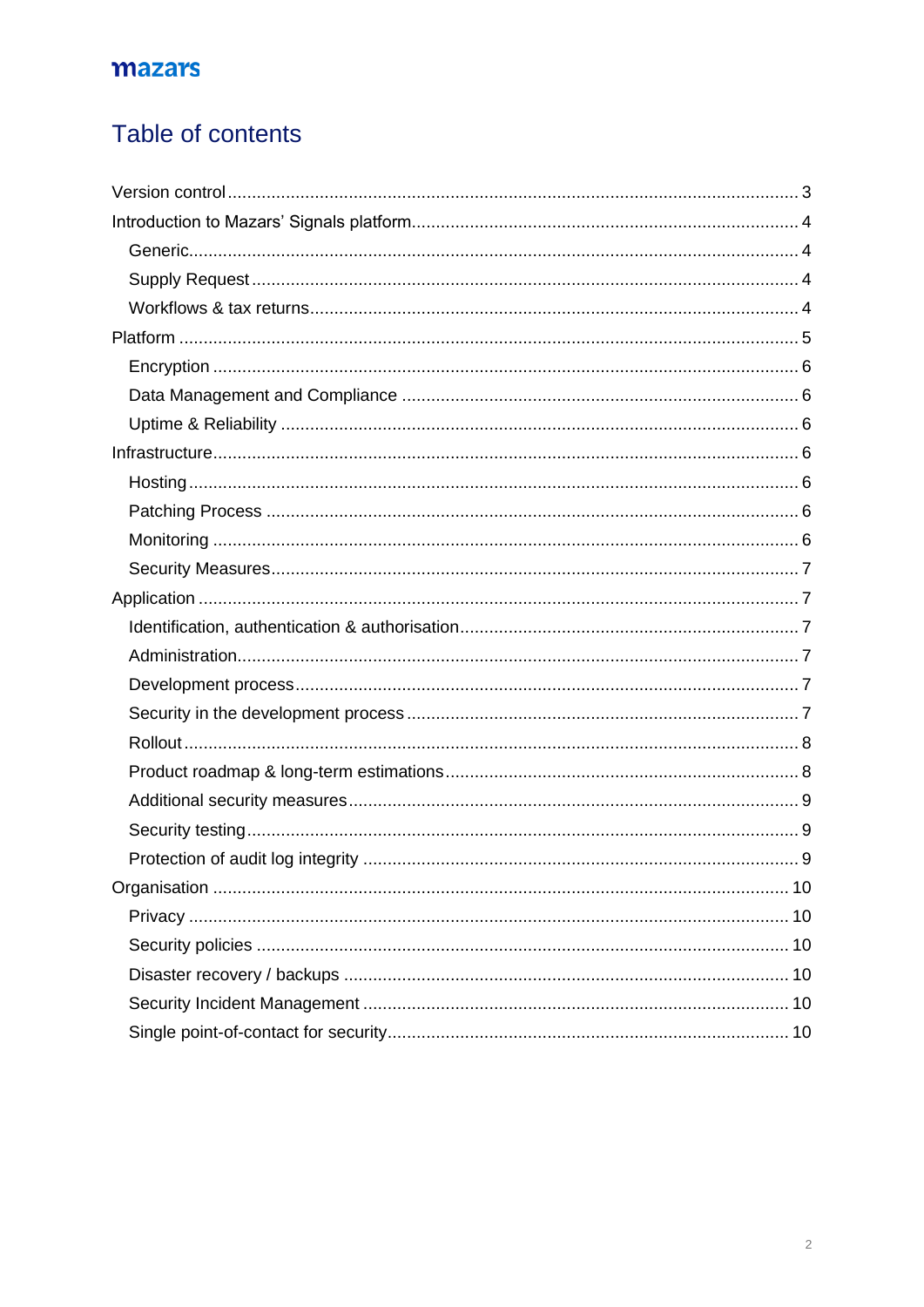# <span id="page-2-0"></span>Version control

| <b>Date</b> | <b>Version</b> | <b>Description of changes</b>                                                      | <b>Responsible</b> |
|-------------|----------------|------------------------------------------------------------------------------------|--------------------|
| 23-11-2021  | 1.0            | Initial version                                                                    | Vincent Roodenburg |
| 18-03-2022  | 2.0            | - corrected hyperlinks<br>- added section "Security in the<br>development process" | Vincent Roodenburg |
| 31-05-2022  | 3.0            | Updated link to privacy statement                                                  | Vincent Roodenburg |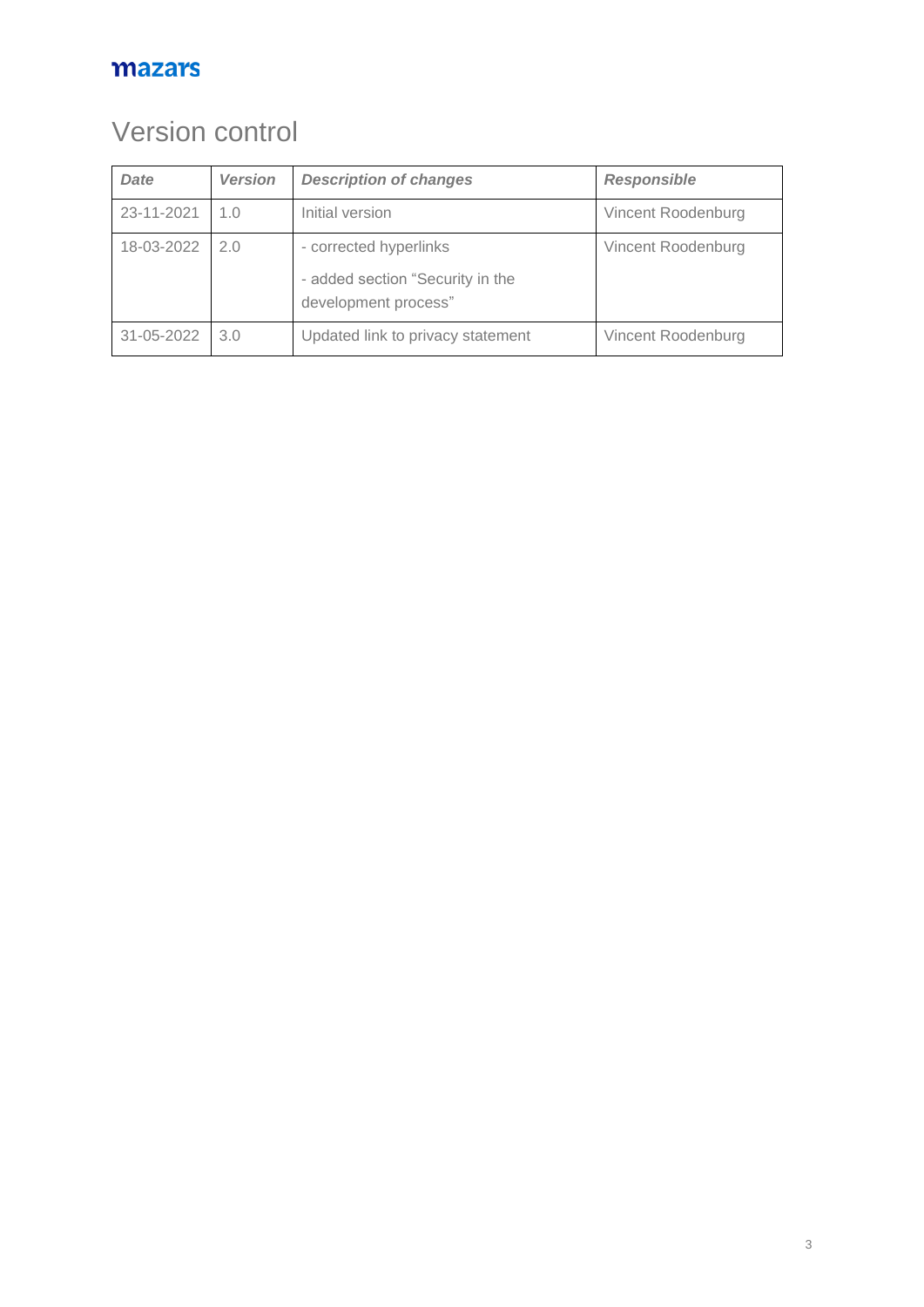# <span id="page-3-0"></span>Introduction to Mazars' Signals platform

#### <span id="page-3-1"></span>**Generic**

Signals is the digital collaboration platform for Mazars. Mazars Signals is a cloud-based platform, fully responsive and can be used on desktop, tablet and mobile devices. The platform is used by clients and Mazars employees to work together online. The main features are:

- request information from our clients through 'supply requests'
- to approve task through workflows
- to submit tax returns to local authorities

Mazars' Signals is part of a cloud-based ecosystem and functions as a 'front door' for all our clients to interact with Mazars. Through this door clients can login to other (cloud) applications.

#### <span id="page-3-2"></span>**Supply Request**

Mazars will prepare a supply request in Signals in order to request the necessary information and documents to provide their services. Clients have to log in to Signals and will upload the requested documents. When all information is provided, clients mark the supply request as complete and sent it to Mazars. After Mazars approves the supply requests all documents will be saved in their back-office application(s). All actions involving the supply requests are stored in an audit trail.

#### <span id="page-3-3"></span>**Workflows & tax returns**

Mazars presents the prepared work (annual reports, tax returns) to our clients using Signals. The reports and tax returns are prepared in back-office systems and then uploaded onto Signals. The clients can submit task and their declarations which will directly be sent to the Tax Authorities through an automated process. All actions involving the declarations performed by both clients and employees are stored in a full audit trail.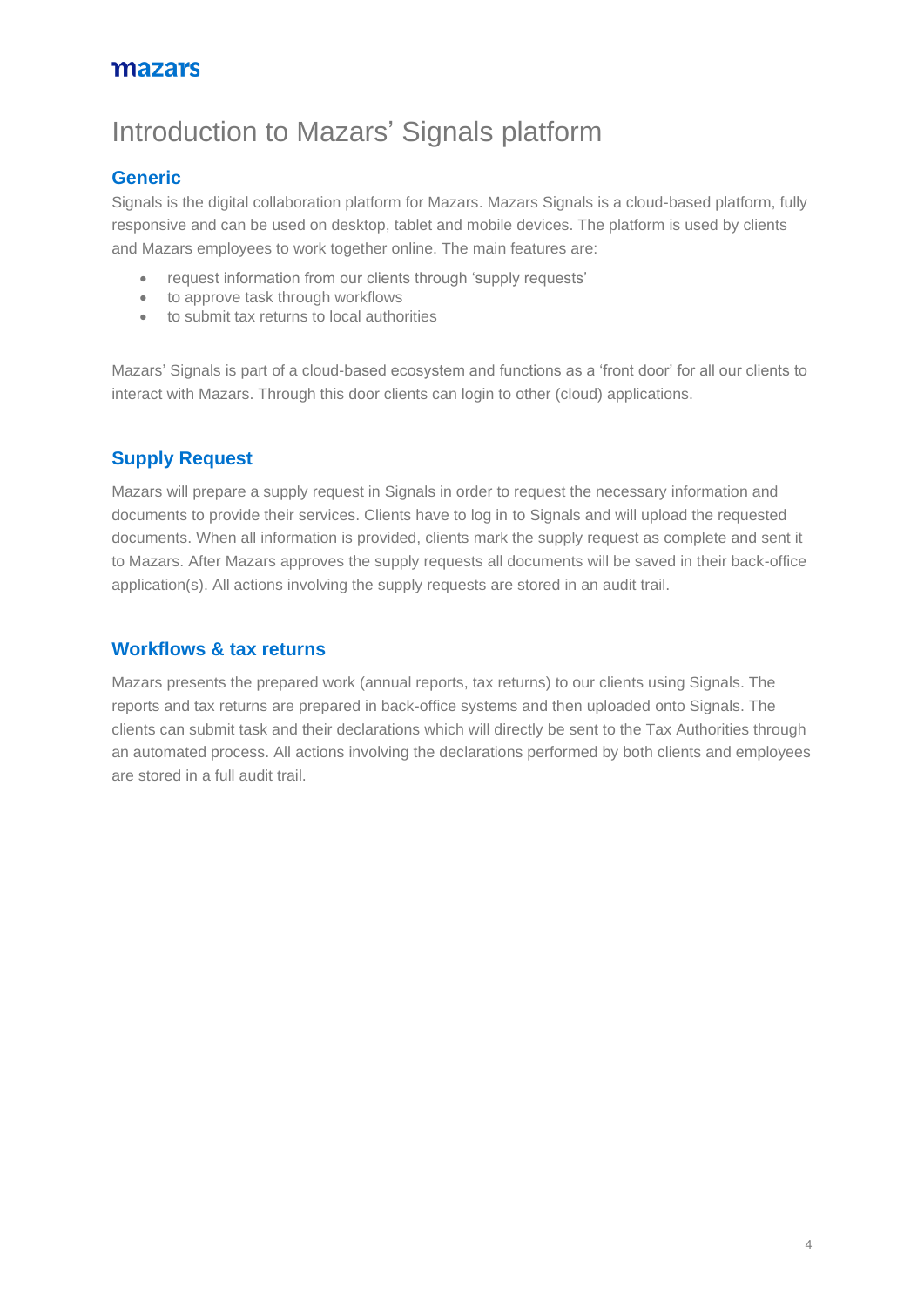# <span id="page-4-0"></span>Platform



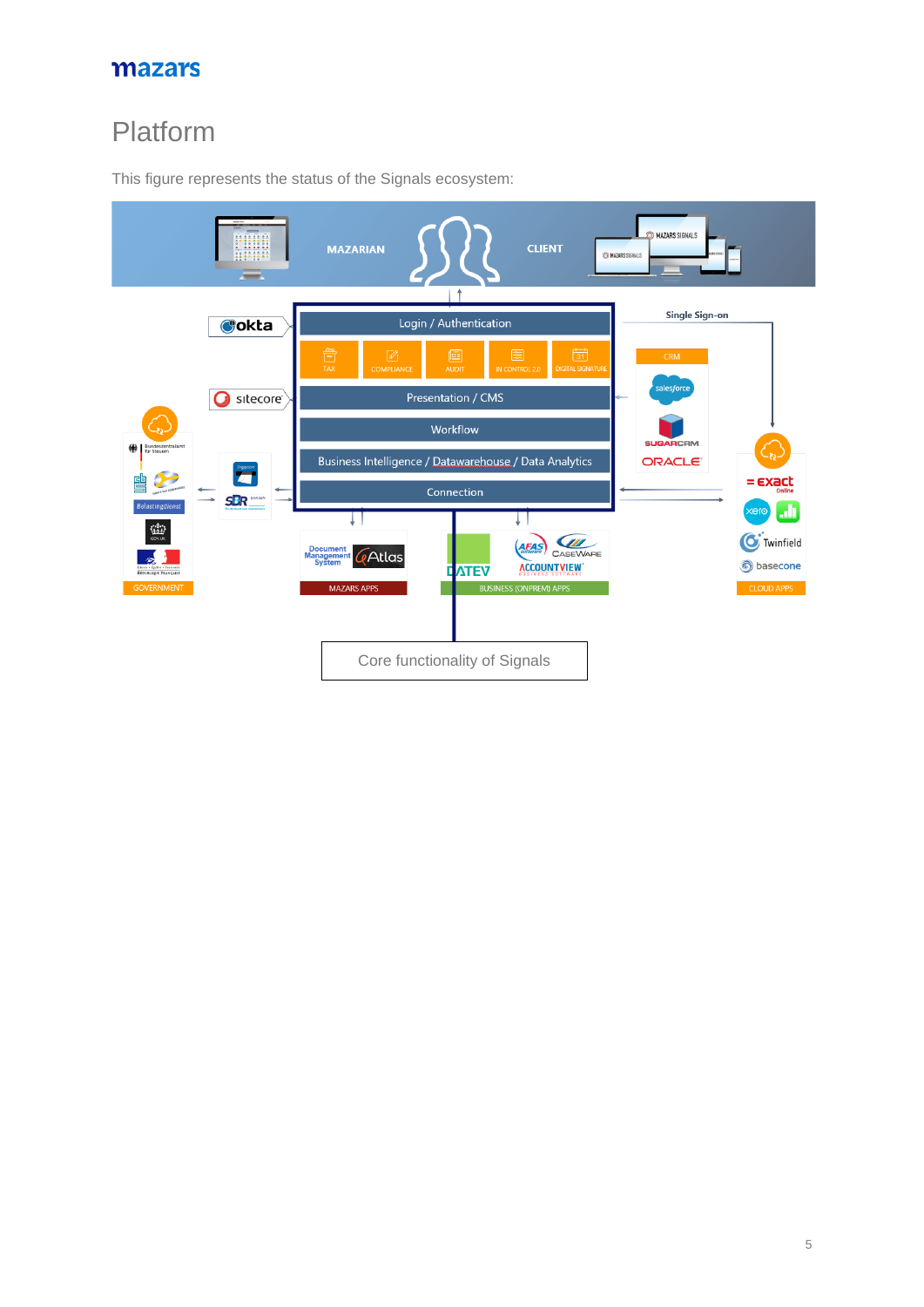#### <span id="page-5-0"></span>**Encryption**

Both data-at-rest and data-in-transit are encrypted using industry standards of encryption. All encryption measures are implemented to ensure the confidentiality and integrity of the data within Signals.

#### <span id="page-5-1"></span>**Data Management and Compliance**

All related Mazars Signals systems are situated in The Netherlands and Ireland (Microsoft Azure West-Europe). Data processing takes place according to EU laws and regulations. To comply with GDPR requirements, no Personally Identifiable Information (PII) is transferred outside EU borders. Customer data is retained according to comply with legal retention periods (with a maximum of 10 years).

Since November 2020, Microsoft has applied additional privacy protections called "Defending your data", to protect customer data as described in this article: [New Steps to Defend Your Data -](https://blogs.microsoft.com/on-the-issues/2020/11/19/defending-your-data-edpb-gdpr/) [Microsoft On the Issues.](https://blogs.microsoft.com/on-the-issues/2020/11/19/defending-your-data-edpb-gdpr/)

To learn about Microsoft's Additional Safeguards to Standard Contractual Clauses, it is relevant to take notice of the following document: [REFERENCE-COPY-Additional-Safeguards-Addendum-to-](https://news.microsoft.com/wp-content/uploads/prod/sites/442/2021/01/REFERENCE-COPY-Additional-Safeguards-Addendum-to-Standard-Contractual-Clauses-.pdf)[Standard-Contractual-Clauses-.pdf \(microsoft.com\).](https://news.microsoft.com/wp-content/uploads/prod/sites/442/2021/01/REFERENCE-COPY-Additional-Safeguards-Addendum-to-Standard-Contractual-Clauses-.pdf)

(Microsoft's Additional Safeguards Addendum to Standard Contractual Clauses).

#### <span id="page-5-2"></span>**Uptime & Reliability**

We constantly monitor our service performance and have automatic notifications to ensure rapid response for possible service interruptions. All code changes are verified and approved before deploying to production servers. We closely monitor updates from the security community and immediately update our systems when new vulnerabilities are discovered.

# <span id="page-5-3"></span>**Infrastructure**

#### <span id="page-5-4"></span>**Hosting**

All server systems are hosted within Microsoft Azure, within the West-Europe region, with Amsterdam as the primary location and Dublin as the secondary location. Microsoft data centres comply with several certifications. Please check [https://azure.microsoft.com/en-us/overview/trusted](https://azure.microsoft.com/en-us/overview/trusted-cloud/compliance/)[cloud/compliance/](https://azure.microsoft.com/en-us/overview/trusted-cloud/compliance/) for all details.

#### <span id="page-5-5"></span>**Patching Process**

All related server systems are patched regularly (at least monthly) to maintain the highest security standards possible.

#### <span id="page-5-6"></span>**Monitoring**

All related server systems are monitored 24/7 to ensure the highest possible uptime. Engineers receive automated alerts when there is a possible interruption of any production system.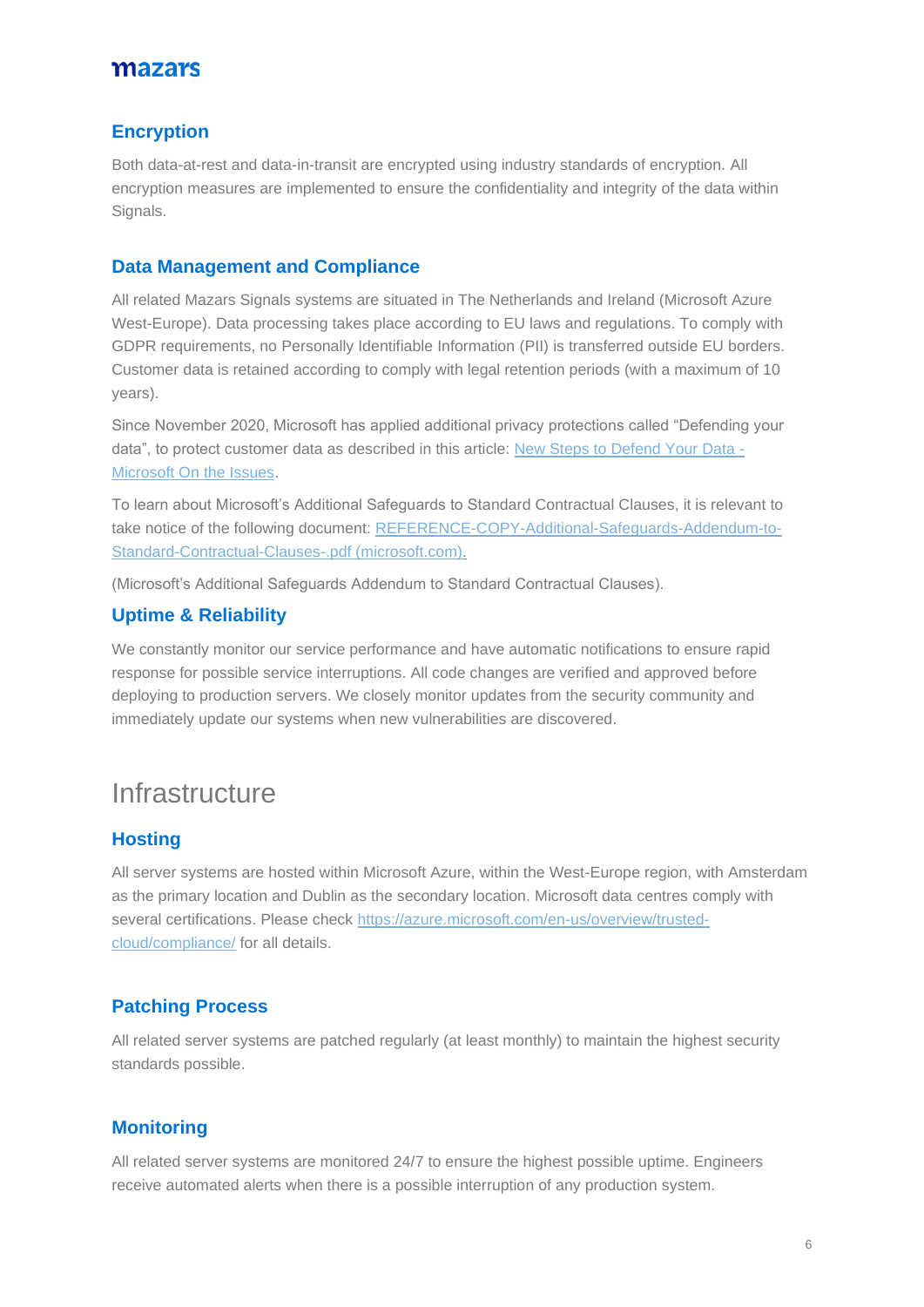#### <span id="page-6-0"></span>**Security Measures**

Please check<https://docs.microsoft.com/en-us/azure/security/fundamentals/physical-security> for all (physical) security measures applicable within the Microsoft Azure data centre facilities.

# <span id="page-6-1"></span>Application

#### <span id="page-6-2"></span>**Identification, authentication & authorisation**

Only verified user and (Mazars) employee accounts have access to specific customer data within Mazars' Signals platform.

Client users authenticate applying the Okta platform, where Multi-Factor Authentication (MFA) is mandatory and is applied through the Okta Verify app, available for Android and iOS.

Mazars employees who login within the confinements of the Mazars network, use SSO to access Signals. Depending on their role, Mazars employees only have access to specific customer data. Functional and technical administrator roles are limited within Mazars' organisation. These kind of privileges are only allowed when extra background checks are compliant and verified.

#### <span id="page-6-3"></span>**Administration**

Access to system administration and application development purposes, is restricted to a limited number of system administrators and application developers. The appropriate agreements regarding non-disclosure and confidentiality are signed by each system administrator and developer assigned to perform system administration tasks and development tasks.

Access to functional administration purposes is restricted to a limited number of functional admins and customer/relationship managers. The appropriate agreements regarding non-disclosure and confidentiality are signed by each functional administrator assigned to perform functional administration tasks.

#### <span id="page-6-4"></span>**Development process**

The development process is done in an agile way. Mazars delivers the product owner, which is a key function in an agile development process.

#### <span id="page-6-5"></span>**Security in the development process**

We perform code reviews and use static code analysis to identify security risks. Identified risks are then evaluated and resolved where necessary. We perform the following practices from Microsoft's Security Development Lifecycle:

#### **Manage the Security Risk of Using Third-Party Components:**

We have created overviews of which Third-Party components we use and we are in the process of automating this inventory.

We also regularly evaluate such dependencies, for example regarding an approaching End-of-Life date on such a component.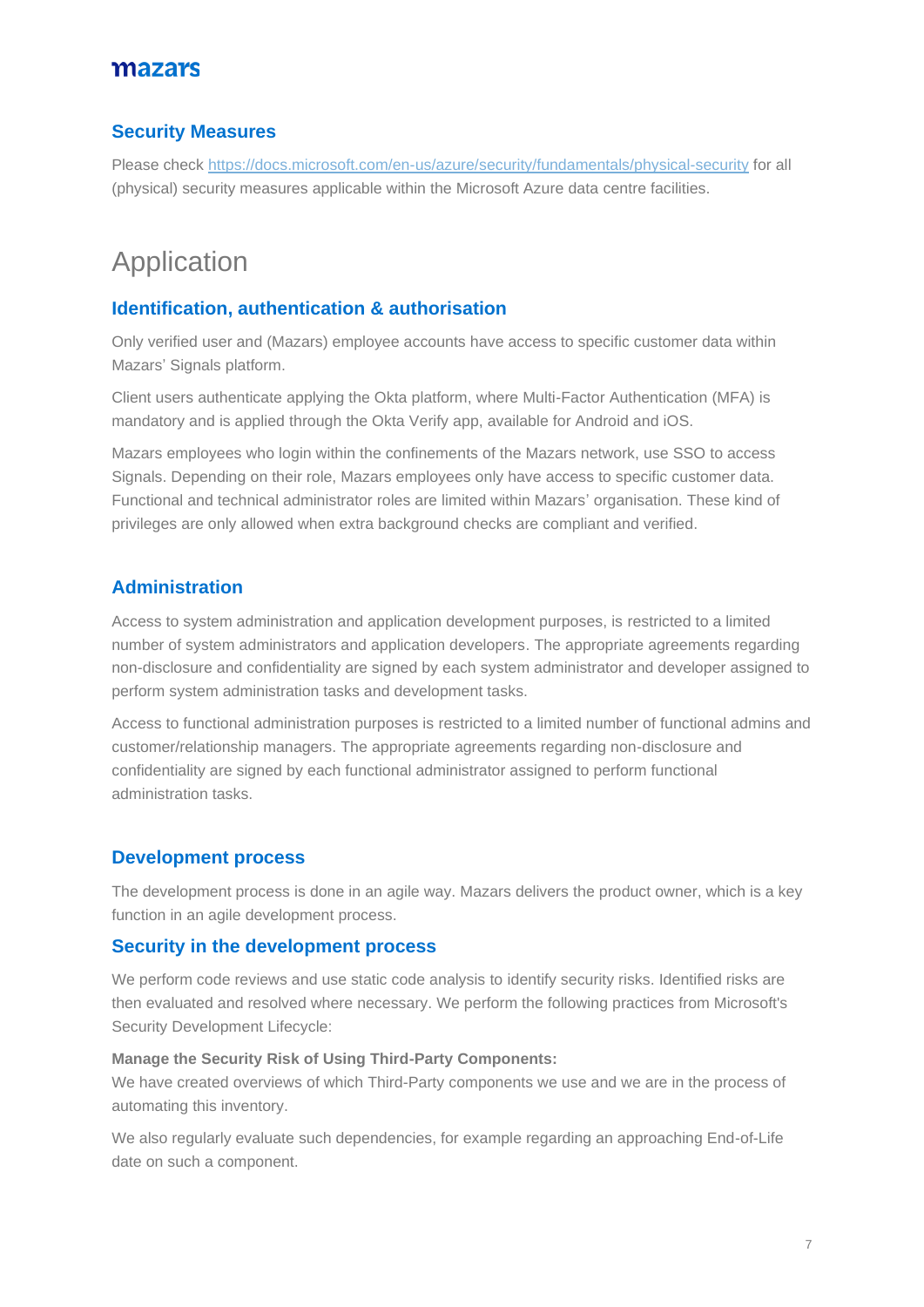#### **Perform Static Analysis Security Testing (SAST)**

We use SonarCloud for identification and analysis of security hotspots.

#### **Perform Penetration Testing**

We run security tests before every new application release to production and we run a penetration test at least once a year.

#### <span id="page-7-0"></span>**Rollout**

Mazars works with a monthly deployment schedule. There is a deployment scheduled every month, typically between the 14th and the 20th of the month. The scrum master will decide together with the product owners what work that has been marked as done in the 1-2 sprints before will be released as an increment to the production environment. The rollout procedure is as follows:

- 1. Select the finalised stories that need to be released to the production environment
- 2. Merge the stories from our development branch to the main branch
- 3. Deploy the stories to the main test environment
- 4. All stories are tested on the main test environment and the entire environment is regression tested
- 5. Deploy all stories to the acceptance environment
- 6. The acceptance environment is fully regression tested
- 7. Deploy all stories to the production environment
- 8. After deployment sanity checks are done to verify the deployment. During the days after the deployment the development team will actively check monitoring and log files.

After the sprint review the product owner decides if he wants to roll out the new increment to the production environment.

#### <span id="page-7-1"></span>**Product roadmap & long-term estimations**

For longer-term vision a product roadmap is in place. The product owner, together with his stakeholders, is the key driver behind the product roadmap. Developers also play a role in assisting Mazars with creating this roadmap on a strategical level. The product roadmap should show the direction the product is growing and the value this will bring to Mazars and its clients.

A product roadmap consists of epics. These are high-level chunks of work that are too big to be worked on independently and will be broken down into multiple stores, e.g.: digital signing of year-end reports.

For the roadmap the team can make high-level estimations together with the product owner. These estimations are usually done rapidly as the goal is not to try to solve all the requirements up-front. Instead high-level estimations are given to indicate the expected scope of developing an epic.

Once development starts these estimations will fluctuate as the stories are refined and the required outcomes for the stories become clearer. It is always good to keep these fluctuations in mind when planning.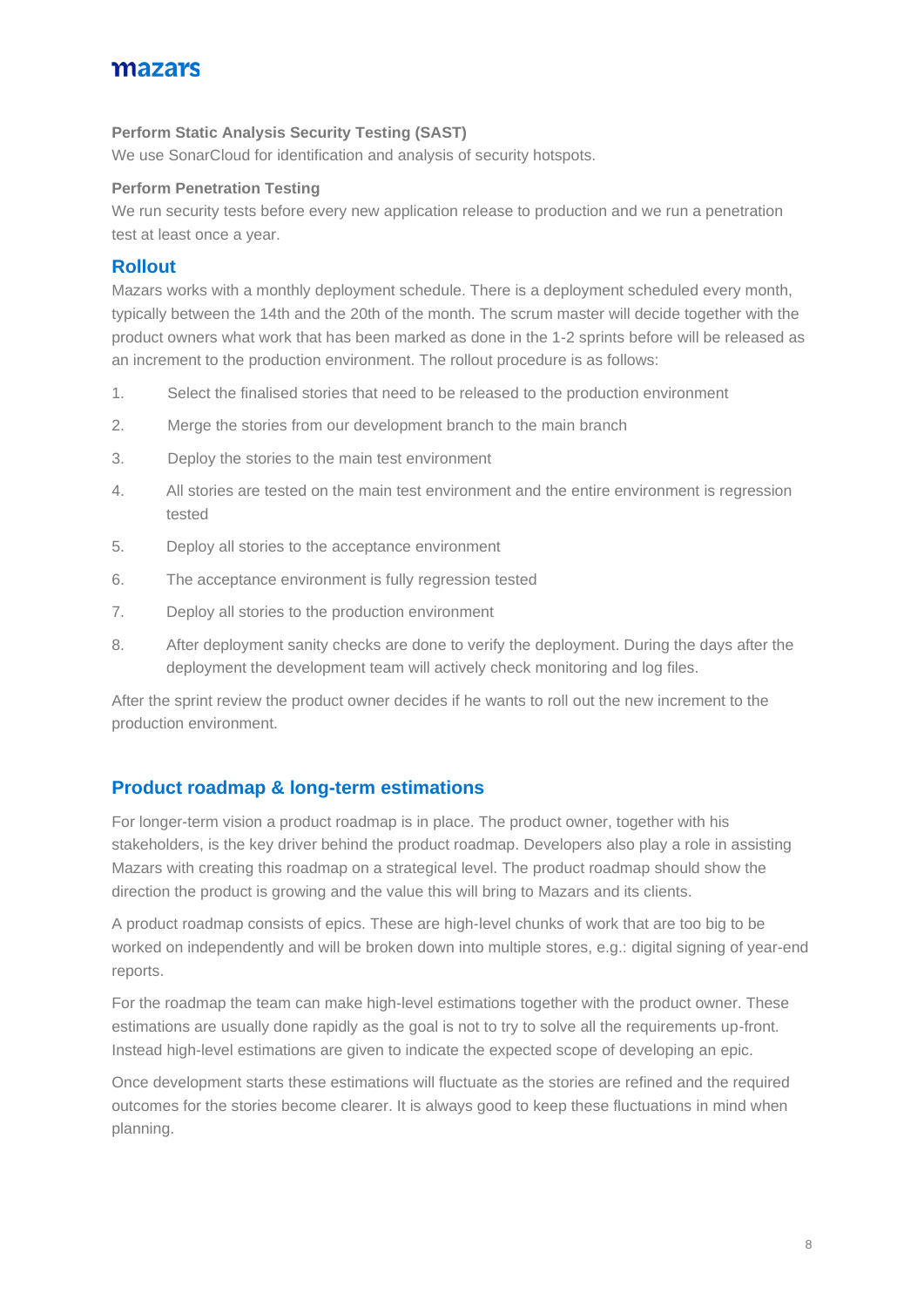#### <span id="page-8-0"></span>**Additional security measures**

Additionally, Signals is protected by application layer security controls.

#### <span id="page-8-1"></span>**Security testing**

Mazars' Signals platform is tested regularly for security vulnerabilities by an independent party to guarantee objectivity. Mitigation of possible vulnerabilities is always performed in order of their related criticality.

### <span id="page-8-2"></span>**Protection of audit log integrity**

Signals logfiles and audit trails are stored within virtual disks, where encryption-at-rest is applied. Access to logfiles and audit trails is restricted to a limited number of system administrators.